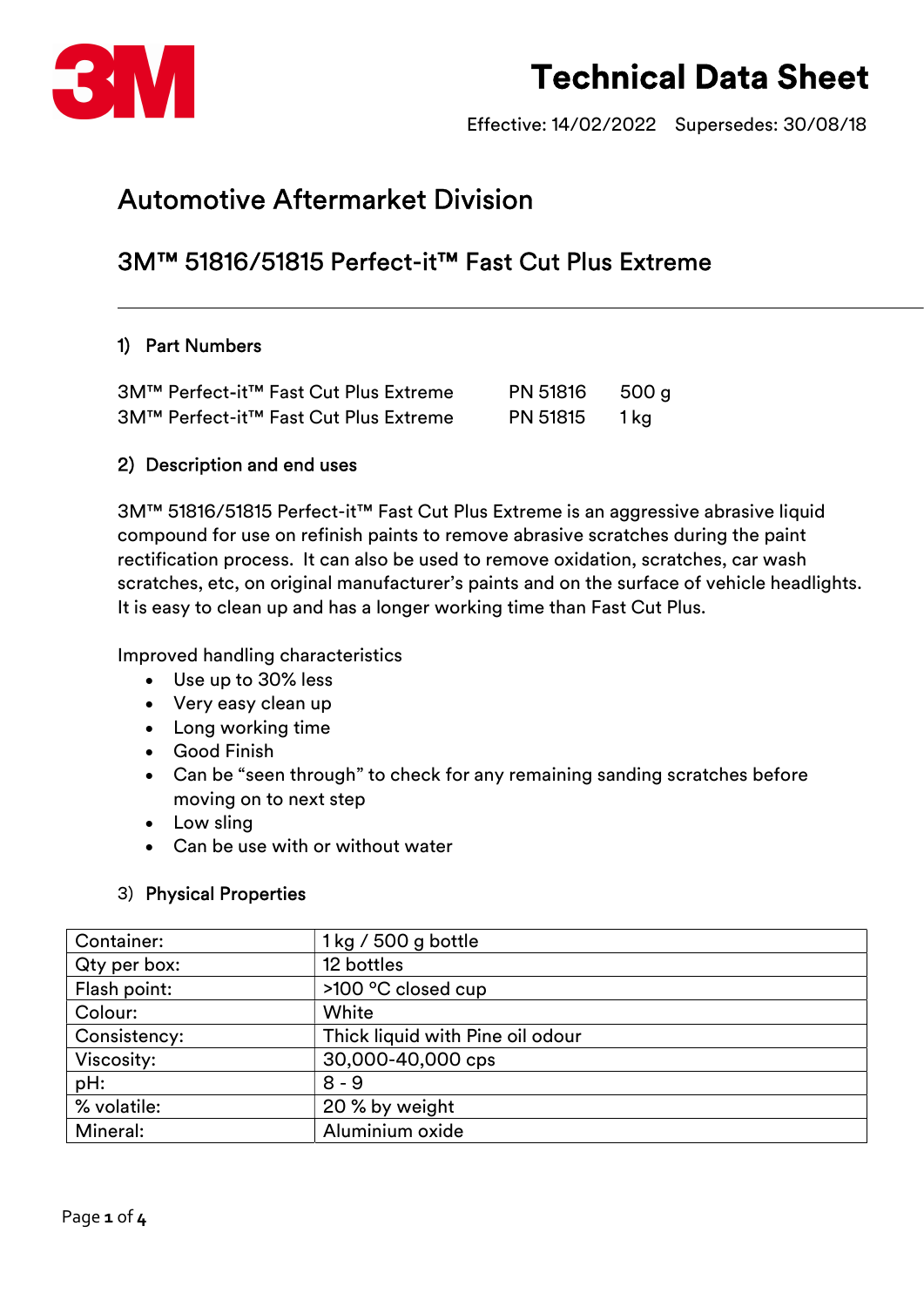

Effective: 14/02/2022 Supersedes: 30/08/18

#### 4) Directions for Use

3M™ Perfect-it™ Fast Cut Plus Extreme 51816/51815 is an easy to use aggressive abrasive liquid compound for use on refinish paints to remove scratches from P1200 to 3000 grade abrasives after sanding out defects during the paint rectification process. It can also be used to remove oxidation and scratches, car wash scratches, etc, on original manufacturer's paints and on the surface of vehicle headlights

3M™ 51816/51815 Perfect-it™ Fast Cut Plus Extreme is recommended to be used with an electric or air driven Polishing machine (900-1500 rpm) equipped with a 3M™ Perfect-It™ Compounding Sponge Pad. Can also be used on any industry typical foam or wool compounding pad.

- Shake bottle before use.
- Apply sufficient compound to the paint surface to work the flatted area, use up to 30% less than with existing compound. When starting with a dry compounding pad also apply compound direct to the pad to prime the pad.
- Place the pad on the panel and start the machine.
- Compound using medium pressure and reapply until the scratches are removed.
- 3M™ Perfect-It™ Fast Cut Plus Extreme has a long working time, minimal dusting and cleans up easily with a 3M™ Perfect-it™ High Performance Cloth.
- For improved finish follow with 3M™ Perfect-it™ III Extra Fine PLUS 80349, on a 3M™™ Perfect-it™™ III Polishing Pad 50488.
- Lastly, any compounding swirl marks can be removed using 3M™ Perfect-it™ III Ultrafina SE Polish 50383 on a 3M™™ Perfect-it™™ III High Gloss Pad 50388.
- Note: any excess compound on plastics, rubbers or adjacent panels should be removed using a damp High Performance Cloth on finishing.

#### 5) Storage

Avoid frost Store upright Practical shelf life is 2 years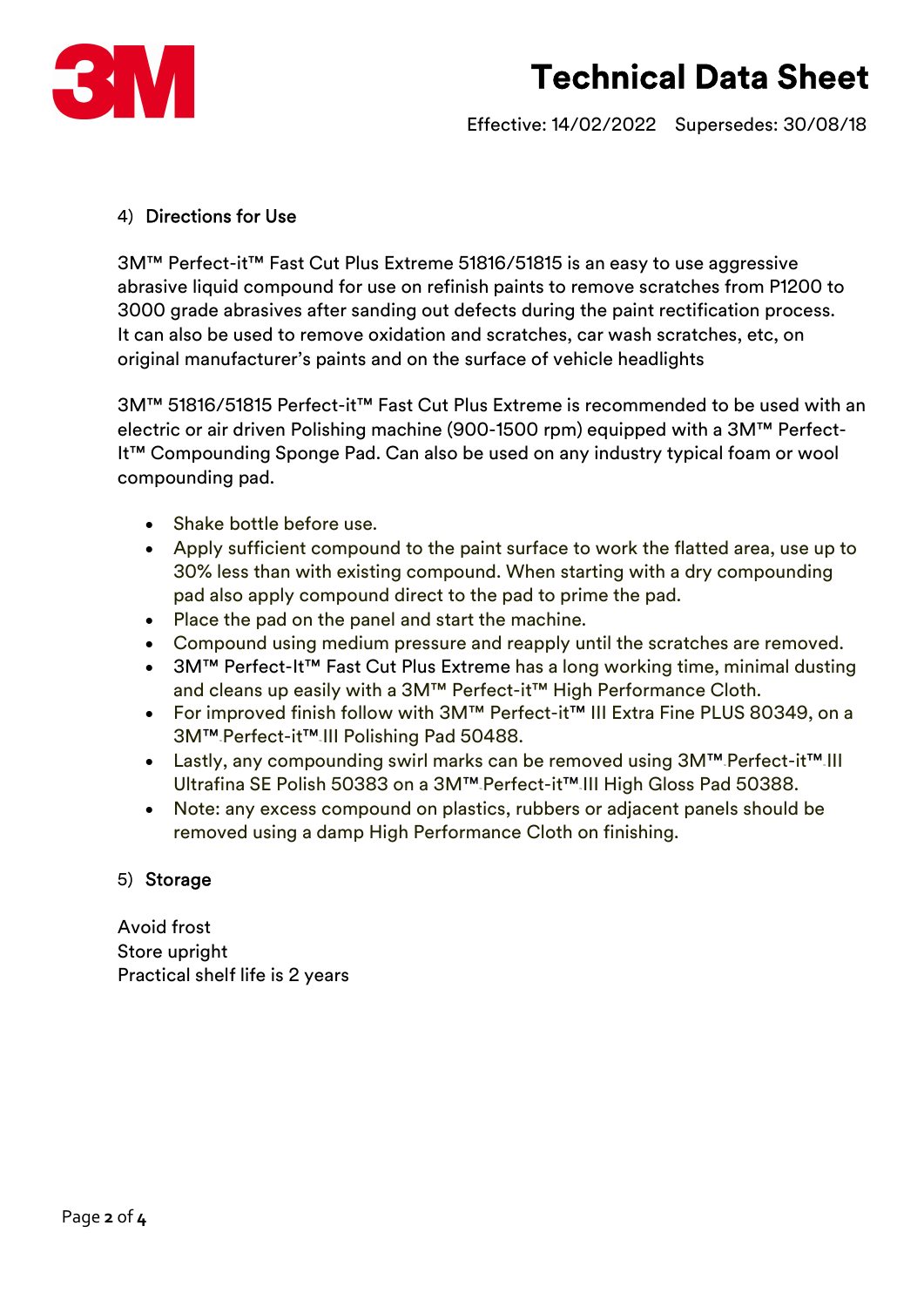

Effective: 14/02/2022 Supersedes: 30/08/18

| Safety<br>6)  |                                                                                                                           |
|---------------|---------------------------------------------------------------------------------------------------------------------------|
| Use:          | Use only in well ventilated areas                                                                                         |
| Eye contact:  | Avoid contact with eyes<br>In case of contact with eyes rinse immediately<br>with plenty of water and seek medical advice |
| Skin contact: | Avoid contact with skin<br>After contact with skin wash immediately with<br>plenty of soap and water                      |
| Ingestion:    | If swallowed do not induce vomiting. Seek<br>medical advice immediately and show the<br>container or label                |

3M™ Perfect-It™ Fast Cut Plus Extreme is designed FOR PROFESSIONAL INDUSTRIAL USE ONLY.

#### 7) Disclaimer

All statements, technical information and recommendations are based on tests we believe to be reliable as at the date of hereof, but the accuracy or completeness thereof is not guaranteed. Please ensure before using the product that it is suitable for your intended use. Since the conditions and methods of use of the product and of the information referred to herein are beyond our control, other than for fraudulent misrepresentation, 3M expressly disclaims any and all liability as to any results obtained or arising from any use of the product or reliance on such information.